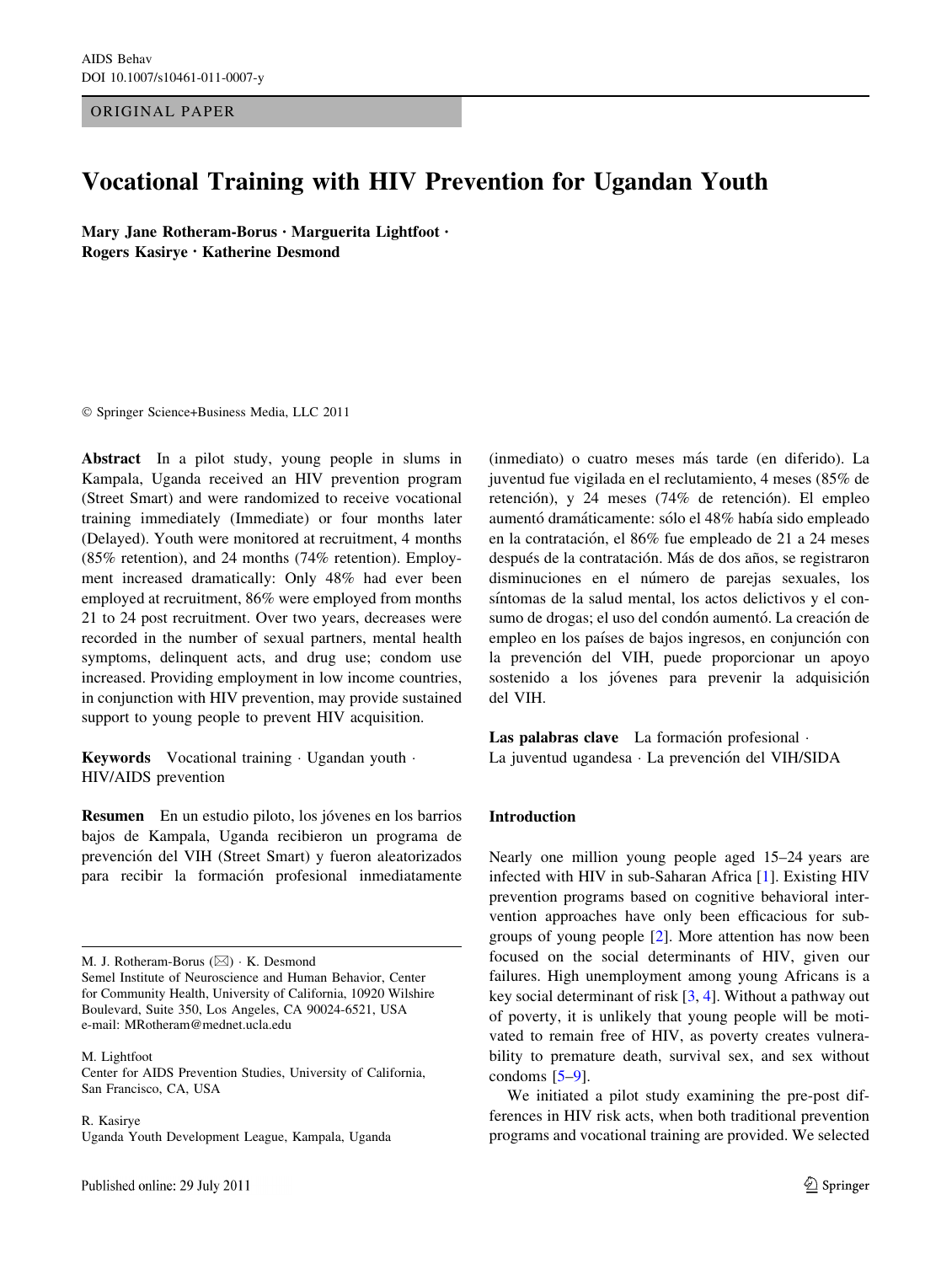Street Smart, a small group, 10-session, evidence-based intervention adapted for high risk Ugandan youth (*Nsindikanjake*)  $[10-13]$ . The Ugandan collaborative partner, Uganda Youth Development League (UYDEL) serves predominantly homeless youth. Street Smart directly tries to reduce sex, alcohol, and drug use transmission-related acts. Street Smart does not address youth's economic challenges. Therefore, we added vocational training by local artisans in an apprenticeship model as part of the intervention. Thus, this pilot study examines the added value of vocational training provided to urban Ugandan youth, who have received Street Smart, a traditional HIV prevention program.

# Methods

The Uganda Youth Development League (UYDEL), a nongovernmental organization, implemented the project under the auspices of the University of California, Los Angeles, Institutional Review Board. From February, 2005 to January, 2006, 100 youth were recruited from two different youth centers in the slums of Kampala, Uganda. Even though the United Nations' definition of youth is 15–24 years, the youth in our study were aged 13–23 years. Participants were assessed at baseline, 4, and 24 months later. Youth were randomized to an Immediate Vocational Training ( $N = 50$ youth) or Delayed Vocational Training  $(N = 50$  youth) delivered 4 months later. All youth across conditions received the 10-session Street Smart HIV prevention program [[12\]](#page-4-0), adapted for delivery by the UYDEL-UCLA team. Youth in the Delayed Condition received vocational training after a 4-month follow-up assessment was completed. The Delayed Intervention was not delayed longer than 4 months for three reasons: (1) We had anticipated the vocational training to be completed by this time, but it was not. Our IRB application committed to providing the training after 4 months. (2) The funder required expenditure of all funds within one year, not allowing us to delay longer than 4 months (funds were later secured for the 24 month followup assessment). (3) Youth were highly motivated to participate and were often engaging in risky, delinquent acts while waiting for the intervention to be initiated. Delay would be unethical.

The final assessment was administered at 24 months, after all youth had received Street Smart and vocational training. Figure 1 summarizes the project's design.

# Assessment

Assessments were conducted by interviewers who were trained by UCLA. The training covered a detailed review



Fig. 1 Design of study

of the content of each question, ethics training, emergency procedures, and mock interviews. Monitoring and supervision was carried out by the Ugandan team. Each participant's initial assessment and the 4- and 24-month follow-up assessments were conducted by the same interviewer. Retention was 85% at 4 months and 74% at 24 months.

At each assessment, "recent" referred to "the last three months.'' The primary outcomes were youths' responses to:

- (1) The length and type of employment. At baseline, employment referred to ever having a job. At the 4 and 24 month assessment, it referred to having a job recently.
- (2) Recent sexual risk behaviors were reported as whether youth had sexual intercourse (1) or not (0); the number of sexual partners, and the number of vaginal or anal sex acts with each partner up to the last 10 partners. Youth also estimated the number of sex acts for which condoms were used.

Secondary outcomes were:

- (1) The sum of 10 recent delinquent behaviors (e.g. robbed someone, threatened someone, started fights, vandalized, etc.).
- (2) Recent alcohol or marijuana use, rated as used (1) or not (0); hard drug use was rated as used (1) or not (0).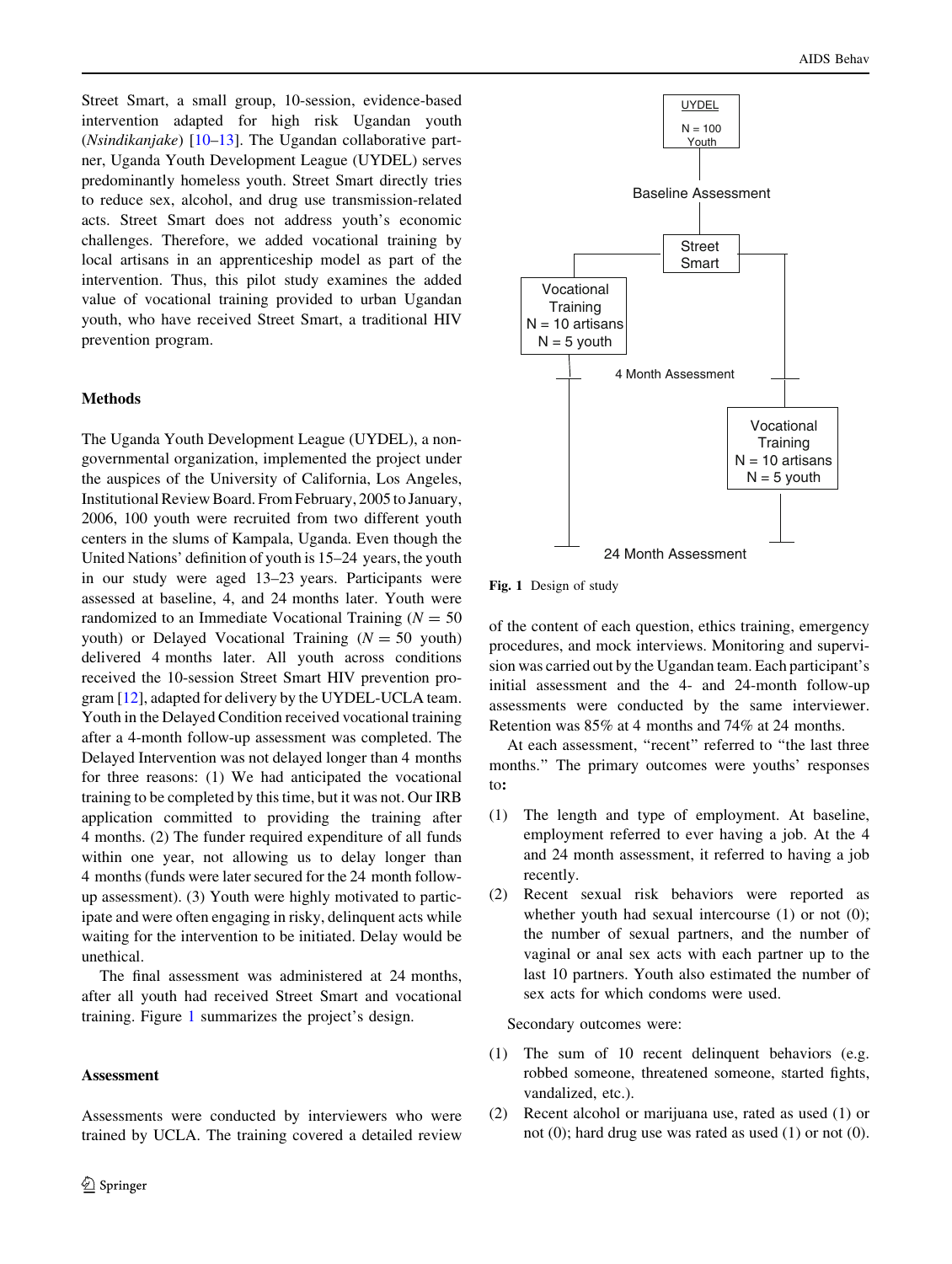- (3) Mental health symptoms. An abbreviated version of the Brief Symptom Inventory [\[14](#page-4-0)] was used with 18 items selected from the subscales for obsessioncompulsion, interpersonal sensitivity, depression, anxiety, hostility, phobic anxiety, and unfactored symptom dimensions. ''Distress'' is rated on each item scored with a range from 0 to 5. Higher values indicated greater distress ( $\alpha = 0.93$ ).
- (4) Quality of life was evaluated with the life satisfaction subscale of the HAT-Quality of Life instrument [\[15](#page-4-0)]. The eight items in the subscale assess satisfaction over the past 4 weeks with Likert-scaled responses to prompts such as ''I have enjoyed living,'' ''I have felt in control of my life," "I have felt motivated to do things" ( $\alpha = 0.94$ ).
- (5) Social support: An abbreviated 9-item version of the MOS Social Support scale [[16\]](#page-4-0), incorporating three items each from the emotional/informational, tangible, and affectionate subscales. This scale is scored 9–45, with higher values indicating greater support  $(\alpha = 0.87)$ .
- (6) Sociodemographic data on age, gender, and family status (as living at home or not).

#### Intervention

Vocational training consisted of apprenticeships with local artisans for training in hairdressing, catering, tailoring, mechanics, electronics, carpentry, cell phone repair, and welding. Youth attended classes regularly for 4–8 hours, 5 days a week; no more than five youth were assigned to each artisan. Artisans received a 5-day training and topics included: how to talk to youth, conflict resolution, HIV prevention, how to have conversations with youth about HIV and how to cope with unprofessional behavior (e.g., tardiness, hygiene problems).

The Street Smart HIV intervention program was delivered to youth over 10 weeks. Members of the intervention team (a different staff from the assessment team) had substantial experience working with youth. Their education ranged from high school to having Masters degrees. The Street Smart facilitators were trained by UCLA staff in the 10-session intervention. Training was intensive over a 5-day period. Mock sessions were conducted for each session, similar to the strategy used by the NIMH HIV Multisite Prevention Study [[17\]](#page-4-0). Additionally, the intervention facilitators received training on the epidemiology of risk behaviors, ethics, and emergency procedures. They were monitored over time and supervised by the UYDEL team.

Unexpectedly, only 38% of youth in the Immediate Condition completed their vocational training by the time

of the 4-month follow-up assessment. Therefore, most youths were continuing to receive vocational training at 4 months. The effects of vocational training are assessed in a pre-post fashion for both the Immediate and the Delayed Condition at 24 months.

#### Analysis

The intervention's impact on employment at follow-up was evaluated by logistic regression, controlling for age, gender, and lifetime history of employment. Random-intercept regression (RIR) models evaluated pre-post measures. A random intercept was included to account for correlations between repeated assessments of each participant's reports. Model covariates included an intercept, age, gender, indicators for assessment point and intervention condition, and an interaction between assessment point and intervention status. The interaction term measured the intervention effect (i.e., the relative change over time for the intervention condition compared to the control condition). At two years, the McNemar test evaluated outcomes that are expressed as percentages.

## Results

Table [1](#page-3-0) summarizes the outcome measures by intervention condition at baseline and four months. Youth in the Immediate Condition were on average two years younger (18 vs. 20,  $t = 3.72$ ,  $P < 0.001$ ) and more likely to be female (60 vs. 38%,  $\chi^2 = 4.84$ ,  $P = 0.028$ ) than in the Delayed Condition. Because of these differences, age and gender were controlled for in analyses of the intervention effect. Youth in the Delayed Condition were also more likely to be sexually active (80 vs. 58%,  $\chi^2 = 5.13$ ,  $P = 0.024$ , were less likely to be abstinent or using condoms all the time (29 vs. 54%,  $\chi^2 = 6.17$ ,  $P = 0.013$ ), and had slightly more social support (26.8 vs. 23.3,  $t = 2.44$ ,  $P = 0.016$ ) than the Immediate Condition at the baseline interview. Thus, youth in the Delayed Condition had more risky profiles at baseline. Within each condition, the baseline demographics of employment and risk characteristics were similar at 4 and 24 months. There were no selection effects in who were successfully followed over 24 months.

At four months the youth in the Immediate Condition were more likely to be employed, reported significantly greater increases in their quality of life, and greater increases in social support, despite reporting less support at baseline than the youth in the Delayed Condition. Significantly fewer delinquent acts were reported in the Immediate Condition, although a decrease in delinquent acts was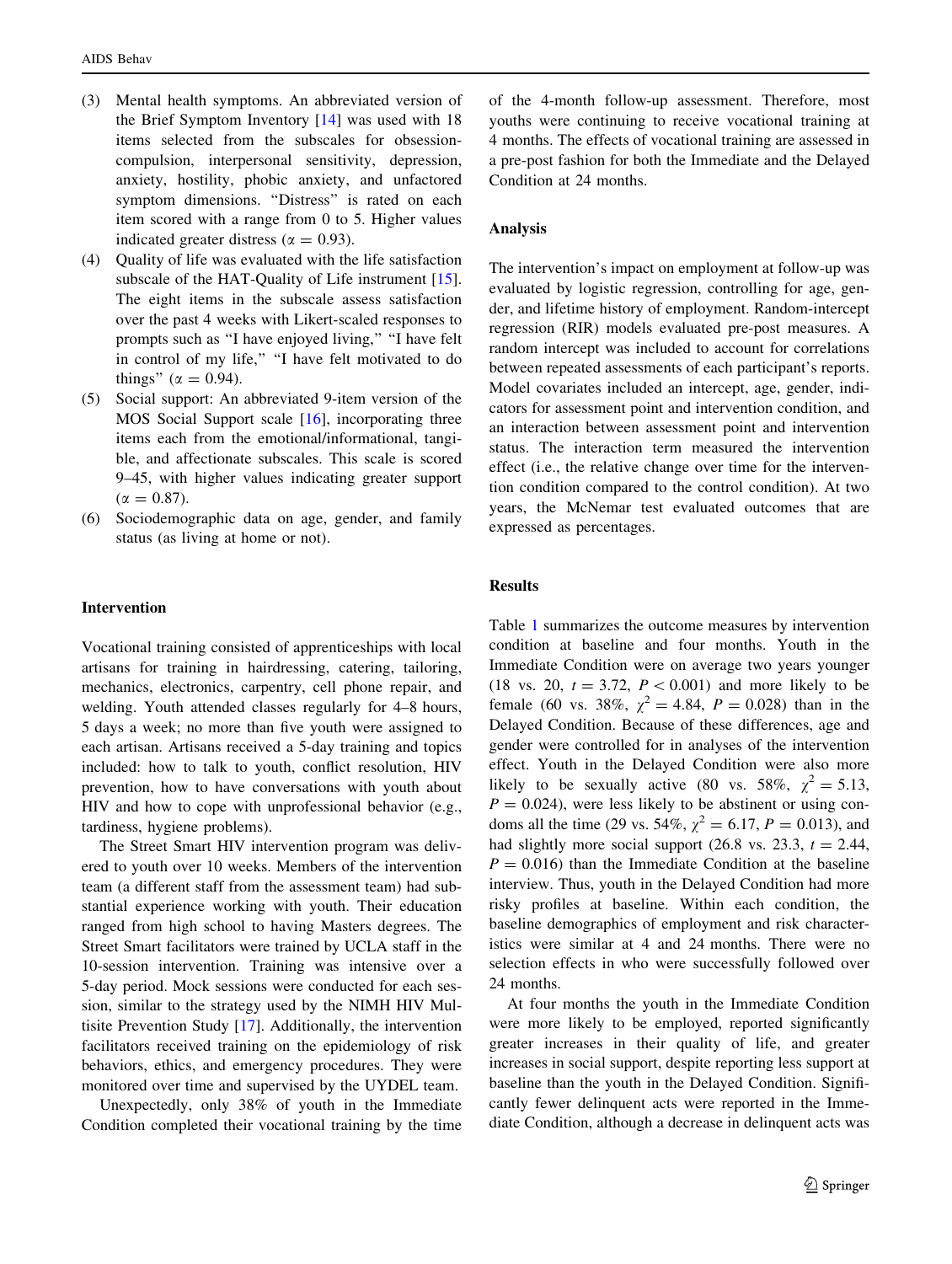<span id="page-3-0"></span>

| <b>Table 1</b> Observed outcomes by<br>study condition at baseline and<br>4-month follow-up, with test of<br>intervention effect                                                                                                       | Recent                                                    | Intervention                  |                       | Control                       |                       |
|----------------------------------------------------------------------------------------------------------------------------------------------------------------------------------------------------------------------------------------|-----------------------------------------------------------|-------------------------------|-----------------------|-------------------------------|-----------------------|
|                                                                                                                                                                                                                                        |                                                           | <b>Baseline</b><br>$(n = 50)$ | 4-month<br>$(n = 41)$ | <b>Baseline</b><br>$(n = 50)$ | 4-month<br>$(n = 44)$ |
|                                                                                                                                                                                                                                        | Percent engaged in sex                                    | 58%                           | 59%                   | 80%                           | 91%                   |
|                                                                                                                                                                                                                                        | Mean number of partners                                   | 2.10                          | 0.88                  | 1.82                          | 1.36                  |
|                                                                                                                                                                                                                                        |                                                           | $SD = 3.33$                   | $SD = 0.90$           | $SD = 1.51$                   | $(SD = 0.81)$         |
|                                                                                                                                                                                                                                        | Percent abstinent or using condoms<br>$100\%$ of the time | 54%                           | 95%                   | 29%                           | 64%                   |
| F-tests of intervention $\times$ time<br>interaction in random intercept<br>regression, controlling for age<br>and gender<br><sup>a</sup> $F_{1, 82} = 14.15, P = 0.0003$<br>$F_{1.82} = 7.01, P = 0.0097$<br>$C_{E} = 7.21 D = 0.008$ | Mean satisfaction with life <sup>a</sup>                  | 59.2                          | 82.2                  | 61.3                          | 65.3                  |
|                                                                                                                                                                                                                                        |                                                           | $SD = 24.1$                   | $(SD = 8.5)$          | $SD = 22.5$                   | $SD = 16.6$           |
|                                                                                                                                                                                                                                        | Mean social support <sup>b</sup>                          | 23.3                          | 32.5                  | 26.8                          | 32.0                  |
|                                                                                                                                                                                                                                        |                                                           | $(SD = 7.6)$                  | $(SD = 5.3)$          | $(SD = 6.5)$                  | $(SD = 4.2)$          |
|                                                                                                                                                                                                                                        | Mean number of delinquent behaviors <sup>c</sup>          | 1.50                          | 0.02                  | 0.88                          | 0.25                  |
|                                                                                                                                                                                                                                        |                                                           | $(SD = 2.11)$                 | $(SD = 0.16)$         | $SD = 1.89$                   | $(SD = 0.49)$         |

| <sup>a</sup> $F_{1, 82} = 14.15, P = 0.0003$ |
|----------------------------------------------|
| $^{b}$ $F_{1,82} = 7.01, P = 0.0097$         |

 $F_{1.82} = 7.21, P = 0.0088$ 

seen in both conditions. There were no significant differences in sexual risk across conditions at the 4 month follow-up interview.

Table 2 provides estimates for outcome measures assessed at baseline and the 24-month follow-up. Because participants in both arms of the study had received vocational training by that time, it is not possible to make

Table 2 Observed outcomes at baseline and 2-year follow-up, among participants with 2-year follow-ups  $(n = 74)$ 

| Recent                                                 | <b>Baseline</b> | 2-year        |
|--------------------------------------------------------|-----------------|---------------|
| Employed, %                                            | 48*             | 83            |
| Engaged in sex, $%$                                    | 69              | 70            |
| Mean number of partners <sup>a</sup>                   | 2.12            | 1.12          |
|                                                        | $SD = 2.93$     | $SD = 1.20$   |
| Abstinent or using condoms<br>100% of the time, $\%^b$ | 45%             | 71%           |
| Mean satisfaction with life                            | 61.4            | 63.8          |
|                                                        | $SD = 23.6$     | $SD = 15.9$   |
| Mean social support <sup>c</sup>                       | 24.8            | 29.6          |
|                                                        | $(SD = 7.2)$    | $SD = 7.7$    |
| Mean number of delinquent behaviors <sup>d</sup>       | 1.21            | 0.54          |
|                                                        | $SD = 2.08$     | $(SD = 0.94)$ |
| Mean psychological distress                            | 0.76            | 0.76          |
|                                                        | $SD = 0.67$     | $(SD = 0.74)$ |
| Percent using alcohol or marijuana <sup>e</sup>        | 76%             | 30%           |
| Percent using hard drugs <sup>f</sup>                  | 57%             | 18%           |

\* Baseline measure is percent ever employed, lifetime

<sup>a</sup>  $t_{65} = 2.56$ ,  $P = 0.0128$  (one-sample *t*-test)

 $b S = 9, P = 0.0031$  (McNemar's test)

 $c_{t66} = 4.53, P < 0.0001$  (one-sample t-test)

 $t_{69} = 2.59, P = 0.0118$  (one-sample *t*-test)

 $e^{e}$  S = 25, P < 0.0001 (McNemar's test)

 $f S = 20, P < 0.0001$  (McNemar's test)

comparisons of employment by intervention status. No statistical testing was performed for employment, as comparable measures were not taken at the baseline and follow up. We did note, however, a dramatic increase from 48% having worked at any point in their lifetime prior to recruitment to 83% having worked consistently in the 3 months prior to the 24-month assessment. There were significant decreases over time in the number of sexual partners, decreases in conduct problems, increases in abstinence and condom use during sex and increases in social support. These improvements were similar across conditions. Mental health symptoms were stable from baseline to 24 months, but alcohol and marijuana use and hard drug use decreased significantly during that time.

## Conclusion

The study's sample size, baseline differences and the inability to ethically delay the intervention beyond 4 months significantly limits any generalizations from this study. Even so, in a country with high lifetime unemployment, our observations suggest that the combination of vocational training and HIV prevention skills may be very useful in supporting the impact of HIV prevention programs. Four months after beginning vocational training, the young people receiving vocational training showed reduced delinquent behaviors and greater improvements than control participants in employment, quality of life, and social support. Both conditions demonstrated such improvements at 24 months, especially sustained employment and also a significant reduction in the number of sexual partners and increased abstinence and condom use. The decreases in alcohol, marijuana use, and hard drug use were clinically significant. Larger trials of HIV interventions addressing social determinants of HIV are warranted [[3\]](#page-4-0).